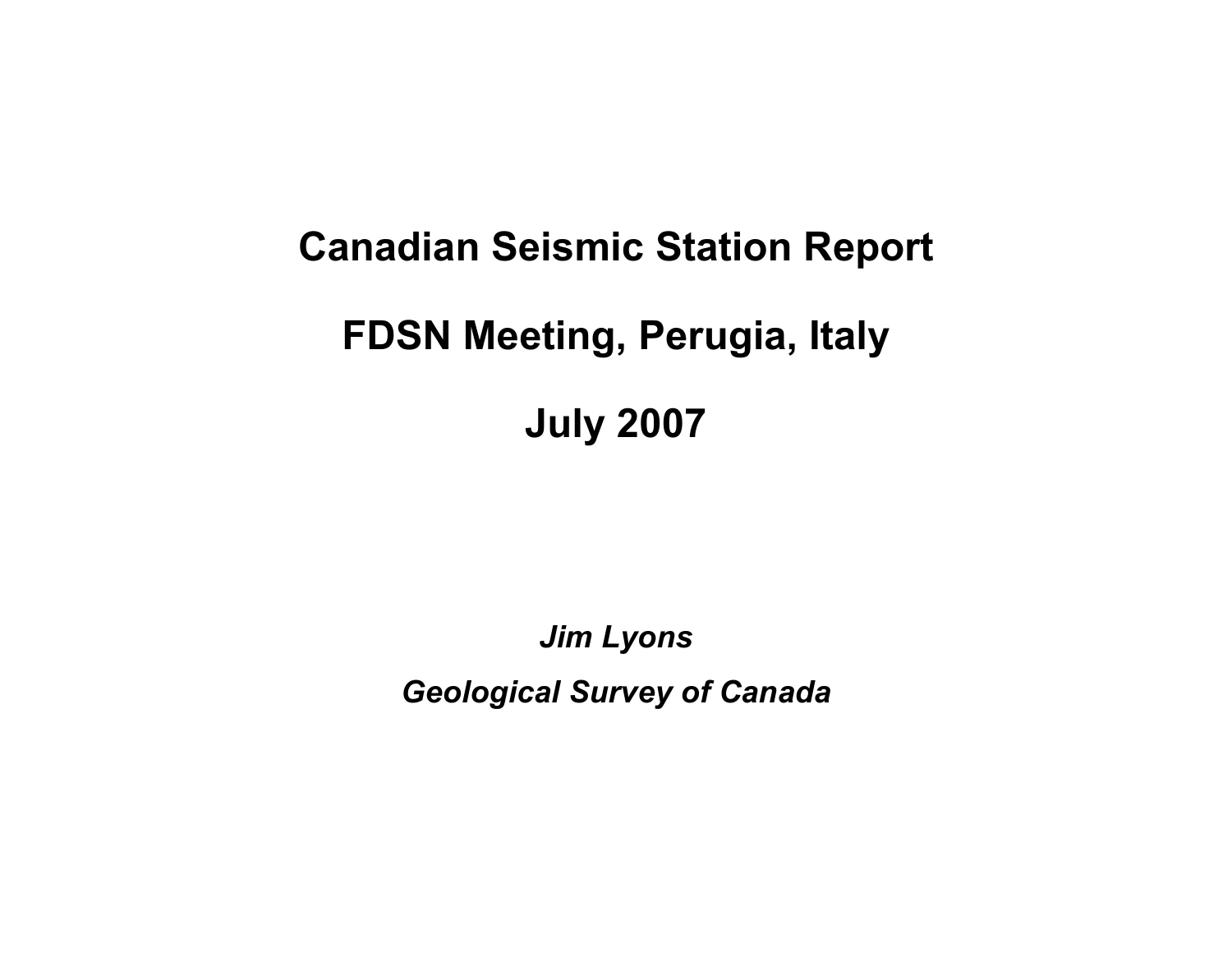The Geological Survey of Canada (GSC) currently operates or cooperates with the siting, data acquisition, and archiving of 4 deployments for which the data are fully open: the Canadian National Seismograph Network (CNSN), the Canadian High Arctic Seismic Monitoring Experiment (CHASME), the Federal Northern Ontario network (FEDNOR), and the Portable Observatories for Lithospheric Analysis and Research Investigating Seismicity (POLARIS). All but the CHASME deployment are received in real time. All data are archived at the Canadian National Data Centre (CNDC) in Ottawa and disseminated via AutoDRM and NetDC . Plans are underway to install a DHI interface at the CNDC.

#### **1 Description of Networks/Deployments and Plans**

#### **1.1 CNSN**

The Canadian National Seismograph Network is a permanent network owned and operated by the GSC primarily for monitoring earthquakes occurring on and near the Canadian landmass. In addition, some stations are contributed to the IMS as part of Canada's contribution to nuclear test ban treaty verification, to the Atlantic and Pacific Tsunami Warning Systems, to the FDSN as part of the FDSN network, etc. For more detailed information, see the CNSN Station Book pages.

Plans for CNSN over the next year or so include:

- BTB (Vancouver Island): convert from short period vertical to 3-c broad-band by August 2007
- BLBC (Eastern BC): convert to digital (SPD and S13) by August 2007
- PLBC (Northern BC): convert from POLARIS to CNSN; exchange digitizer for a GD2 and seismo for a CMG 3ESP; change telemetry from satellite to Internet to improve availability - by June 2007.
- scout for a new Yukon station, about half way between WHY and DAWY (perhaps around Pelly Crossing) by June 2007. Installation TBD, perhaps FY 08/09.
- KUQ (Northern Quebec): upgrade from dialup to real-time continuous. Use either local ISP for Internet access or convert to Libra-type station (satellite). May also convert from short period vertical to 3-C broad-band. Completion summer/fall 2007 (hopefully).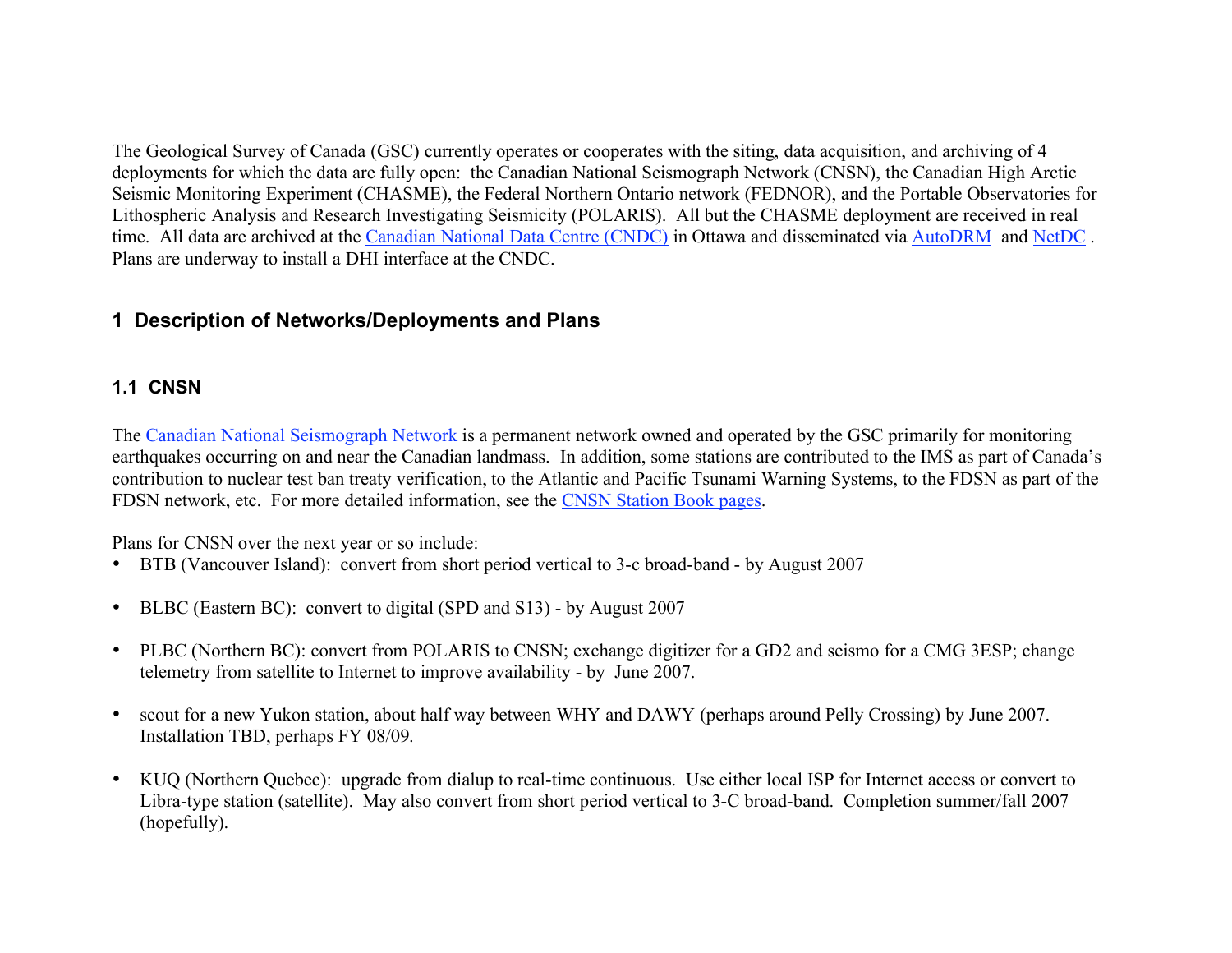- BMSB (Vancouver Island): convert/harden from temporary ETS to permanent CNSN. May also do this for a few other Vancouver Island ETS stations. Expected early 2008.
- RES, FRB and INK: upgrade to IMS Auxiliary specifications for certification; will involve seismo and digitizer change.
- Potential new broad-band stations in future:
	- o Mackenzie Valley, NT, perhaps near Norman Wells
	- o Central BC, Labrador and the western Arctic (to replace MBC)

#### **1.2 CHASME**

The Canadian High Arctic Seismic Monitoring Experiment was designed with two main goals: to improve the sparse network coverage across the High Arctic region in order to gain new information about local and regional seismicity and to study regional variations in the structure of the crust and upper mantle in more detail than had previously been possible. Seven temporary broadband seismograph stations were deployed in summer 2000 in communities across the Canadian High Arctic and western Greenland, the latter being shared with the ongoing *GLATIS\** project. The stations were instrumented with Nanometrics ORION digitizers and Guralp CMG-3ESP and CMG-40T seismometers. The digitizers were housed in buildings within the communities, using local mains power, and were maintained by local operators such as RCMP officers, airport workers and local scientists. The stations did not operate in real-time; instead, the waveform data were extracted periodically by swapping out the 2GB removable hard disks approximately once per month and shipping them to the CNDC for processing and analysis.

Though originally viewed as a temporary deployment to last a few years at most, 3 stations are still operating: Tuleg , Pond Inlet, and Eureka.

[\* The *GLATIS* project (Greenland Lithosphere Analysed Teleseismically on the Ice Sheet) is a joint venture between the Geological Survey of Denmark & Greenland, the National Survey & Cadastre, Denmark, the Danish Lithosphere Centre, the Geological Survey of Canada, the University of Copenhagen, Geoforschungszentrum Potsdam and Université Joseph-Fourier (Grenoble), France.]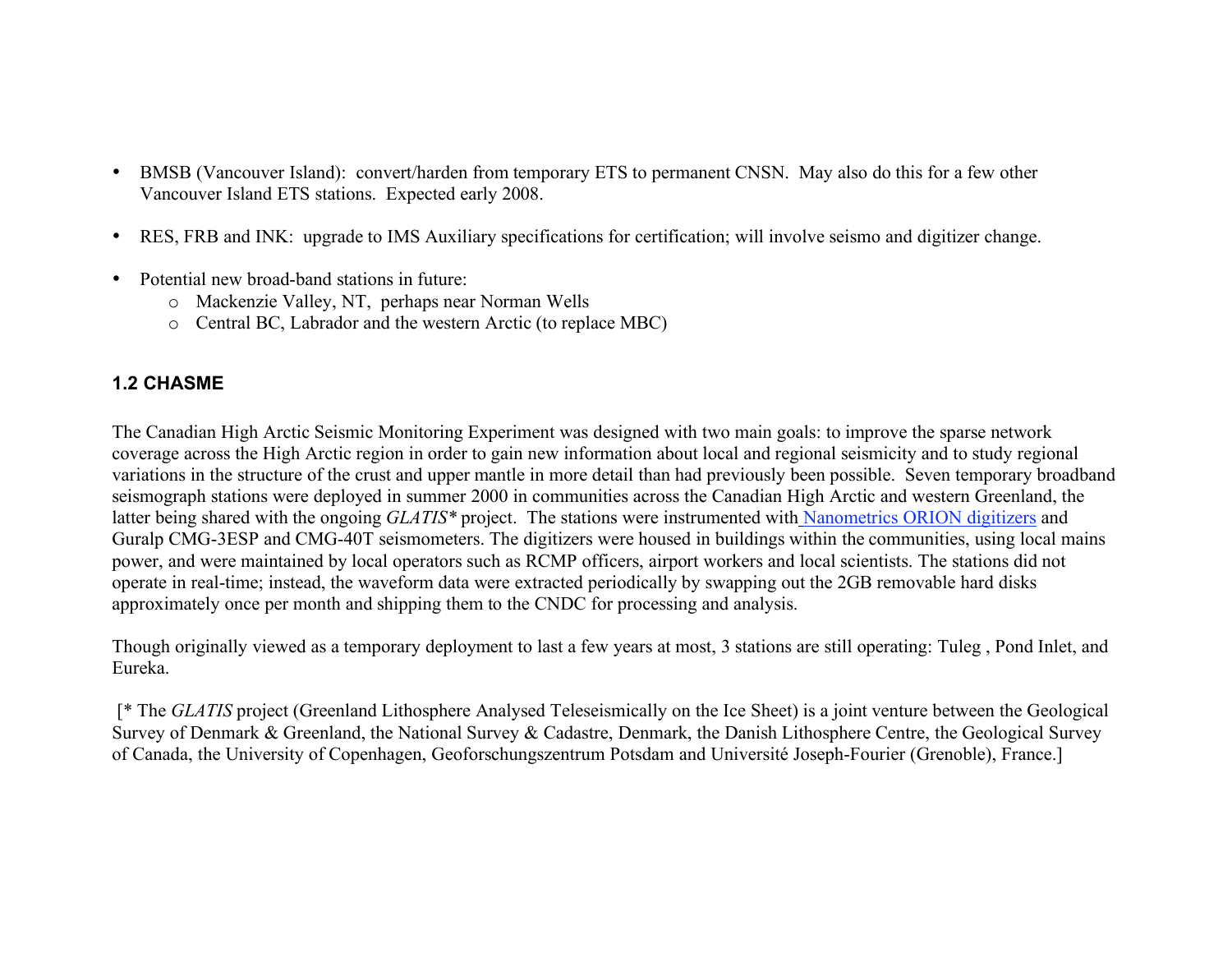#### **1.3 POLARIS**

The Portable Observatories for Lithospheric Analysis and Research Investigating Seismicity is a geophysical research consortium comprised of Canadian Universities, Provincial Governments, and the GSC. It is focused on investigation of the structure and dynamics of the Earth's lithosphere and the prediction of earthquake ground motion. When originally instituted in 2001, it comprised 3 subnetworks of roughly 30 broad-band seismometers each, located in south-western British Columbia (BC), the Northwest Territories (NT), and Southern Ontario. These subnets were designed to have a lifespan of 4-5 years after which the equipment would be moved.

The first such moves started in 2005. Instruments from the BC were subnet moved to the BC interior or the Gulf of St Lawrence region. Some instruments from the NWT were moved to western Hudson Bay, while some from Southern Ontario were moved to eastern Hudson Bay. This summer remaining instruments from the NWT subnet will be removed. There is also a plan to install new stations at the Bruce and Darlington nuclear power plants, with the GSC contracted to do the monitoring.

#### **1.4 FEDNOR**

With funding from Industry Canada's Federal Economic Development Initiative for Northern Ontario (FEDNOR), together with funds and assistance from the POLARIS Consortium, a total of 19 broad-band digital seismographs were installed in Northern Ontario in 3 phases over 2003, 2004 and 2005. The rationale in part was to study crustal structure related to diamonds, and to assess seismic hazard as it relates to mine safety. The 18 FEDNOR stations currently operating are scheduled to be redeployed next year.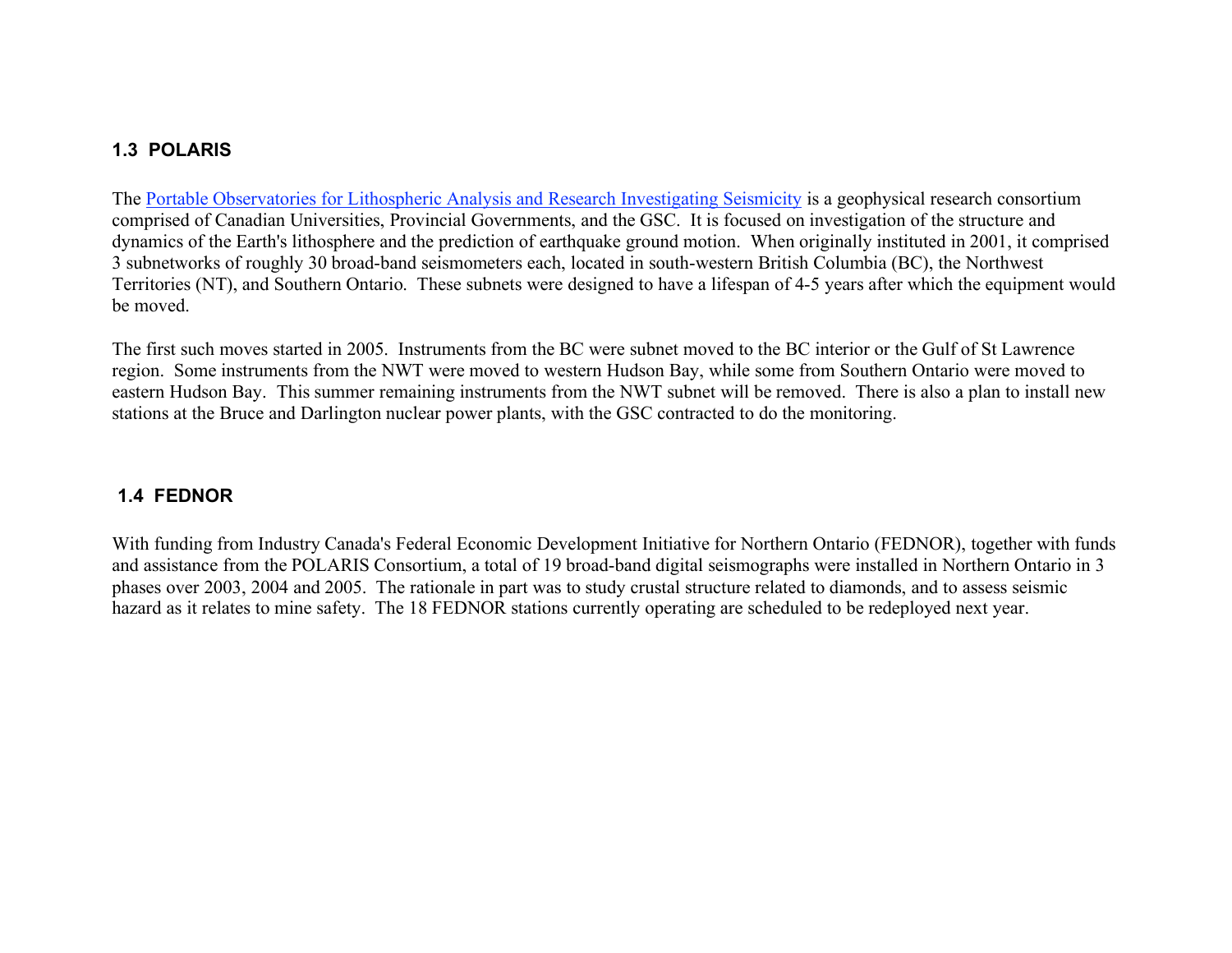### **2. List of Stations by Network/Deployment**

| <b>STATION</b> | <b>LOCATION</b>      | PROV LAT            |        | <b>LON</b> |               | ELEV SENSOR   | <b>SPS</b> | <b>NETWORK</b>           |
|----------------|----------------------|---------------------|--------|------------|---------------|---------------|------------|--------------------------|
| <b>EUNU</b>    | EUREKA               | NU                  | 80.053 | $-86.416$  |               | 0.628 CMG-3R  | 100        | CHASME                   |
| PINU           | POND INLET           | NU                  | 72.697 | $-77.975$  |               | 0.036 CMG-3R  | 100        | CHASME                   |
| TULEG          | TULE                 | <b>GR</b>           | 76.537 | $-68.824$  |               | 0.038 CMG40T  | 100        | CHASME                   |
| A11            | ST-ROCH-DES-AULNAIES | QC                  | 47.242 | $-70.198$  |               | 0.061 CMG-3R  | 100        | $\mathop{\mathsf{CNSN}}$ |
| A16            | RIVIERE OUELLE       | QC                  | 47.471 | $-70.006$  |               | 0.015 CMG-3R  | 100        | CNSN                     |
| A21            | ST-ANDRE             | QC                  | 47.704 | $-69.69$   |               | 0.046 CMG-3R  | 100        | $\mathop{\mathsf{CNSN}}$ |
| A54            | MISERE               | QC                  | 47.457 | $-70.412$  |               | 0.381 CMG-3R  | 100        | $\mathop{\mathsf{CNSN}}$ |
| A61            | SAINTE MATHILDE      | QC                  | 47.693 | $-70.09$   |               | 0.358 CMG-3R  | 100        | CNSN                     |
| A64            | SAINT-SIMEON         | QC                  | 47.826 | $-69.892$  |               | 0.137 CMG-3R  | 100        | CNSN                     |
| ALB            | ALBERNI              | BC                  | 49.272 | $-124.828$ | $0.026$ L4    |               | 100        | CNSN                     |
| <b>BBB</b>     | BELLA BELLA          | <b>BC</b>           | 52.185 | $-128.113$ |               | 0.014 CMG-3I  | 40         | CNSN                     |
| <b>BIB</b>     | BOWEN ISLAND         | BC                  | 49.409 | $-123.31$  | $0.037 S-13$  |               | 100        | $\mathop{\mathsf{CNSN}}$ |
| $_{\rm{BLBC}}$ | BLUE RIVER           | $\operatorname{BC}$ | 52.043 | $-119.241$ | 2.362 WMII    |               | 100        | $\mathop{\mathsf{CNSN}}$ |
| <b>BMBC</b>    | BULL MOUNTAIN        | BC                  | 56.045 | $-122.131$ | 1.1           | $CMG-3E$      | 40         | $\mathop{\mathsf{CNSN}}$ |
| <b>BNAB</b>    | BONILLA              | BC                  | 53.493 | $-130.637$ | $0.016$ L4    |               | 100        | $\mathop{\mathsf{CNSN}}$ |
| <b>BNB</b>     | BARRY INLET          | $\operatorname{BC}$ | 52.576 | $-131.752$ | $0.756 S-13$  |               | 100        | CNSN                     |
| <b>BPBC</b>    | BROOKS PENINSULA     | BC                  | 50.157 | $-127.771$ | $0.732 S-13$  |               | 100        | CNSN                     |
| <b>BTB</b>     | BUTTLE LAKE          | BC                  | 49.468 | $-125.521$ | $1.64$ $S-13$ |               | 100        | CNSN                     |
| CBB            | CAMPBELL RIVER       | BC                  | 50.032 | $-125.364$ |               | 0.317 CMG-3I  | 40         | $\mathop{\mathsf{CNSN}}$ |
| CNQ            | COTE-NORD            | QC                  | 49.302 | $-68.074$  | 0.2           | $S-13$        | 100        | CNSN                     |
| CRLO           | CHALK RIVER          | ON                  | 46.038 | $-77.38$   | $0.168 S-13$  |               | 100        | $\mathop{\mathsf{CNSN}}$ |
| <b>DAQ</b>     | LAC DARAN            | QC                  | 47.964 | $-71.243$  | $0.939 S-13$  |               | 100        | $\mathop{\mathsf{CNSN}}$ |
| <b>DAWY</b>    | DAWSON               | ΥT                  | 64.066 | $-139.391$ |               | 0.808 CMG-3E  | 40         | $\mathop{\mathsf{CNSN}}$ |
| DIB            | DAWSON INLET         | BC                  | 53.202 | $-132.477$ |               | 0.068 CMG-3I  | 100        | $\mathop{\mathsf{CNSN}}$ |
| DLBC           | DEASE LAKE           | $\operatorname{BC}$ | 58.437 | $-130.027$ |               | 0.978 CMG-3I  | 40         | CNSN                     |
| <b>DOWB</b>    | DOWNIE SLIDE         | <b>BC</b>           | 51.518 | $-118.516$ | $0.594 S-13$  |               | 100        | CNSN                     |
| <b>DPO</b>     | ST-JEAN-DES-PILES    | PQ                  | 46.68  | $-72.777$  | $0.167 S-13$  |               | 100        | CNSN                     |
| <b>DRLN</b>    | DEER LAKE            | NL                  | 49.256 | $-57.504$  |               | 0.238 STS-1   | 40         | CNSN                     |
| <b>EDB</b>     | ELIZA DOME           | <b>BC</b>           | 49.874 | $-127.12$  |               | 0.189 CMG-3E  | 40         | CNSN                     |
| EDM            | EDMONTON             | AB                  | 53.222 | $-113.35$  |               | $0.73$ CMG-3E | 40         | $\mathop{\mathsf{CNSN}}$ |
| EEO            | <b>ELDEE</b>         | ON                  | 46.641 | $-79.073$  | $0.398 S-13$  |               | 100        | CNSN                     |
| EFO            | EFFINGHAM            | ON                  | 43.092 | $-79.312$  | $0.168 S-13$  |               | 100        | CNSN                     |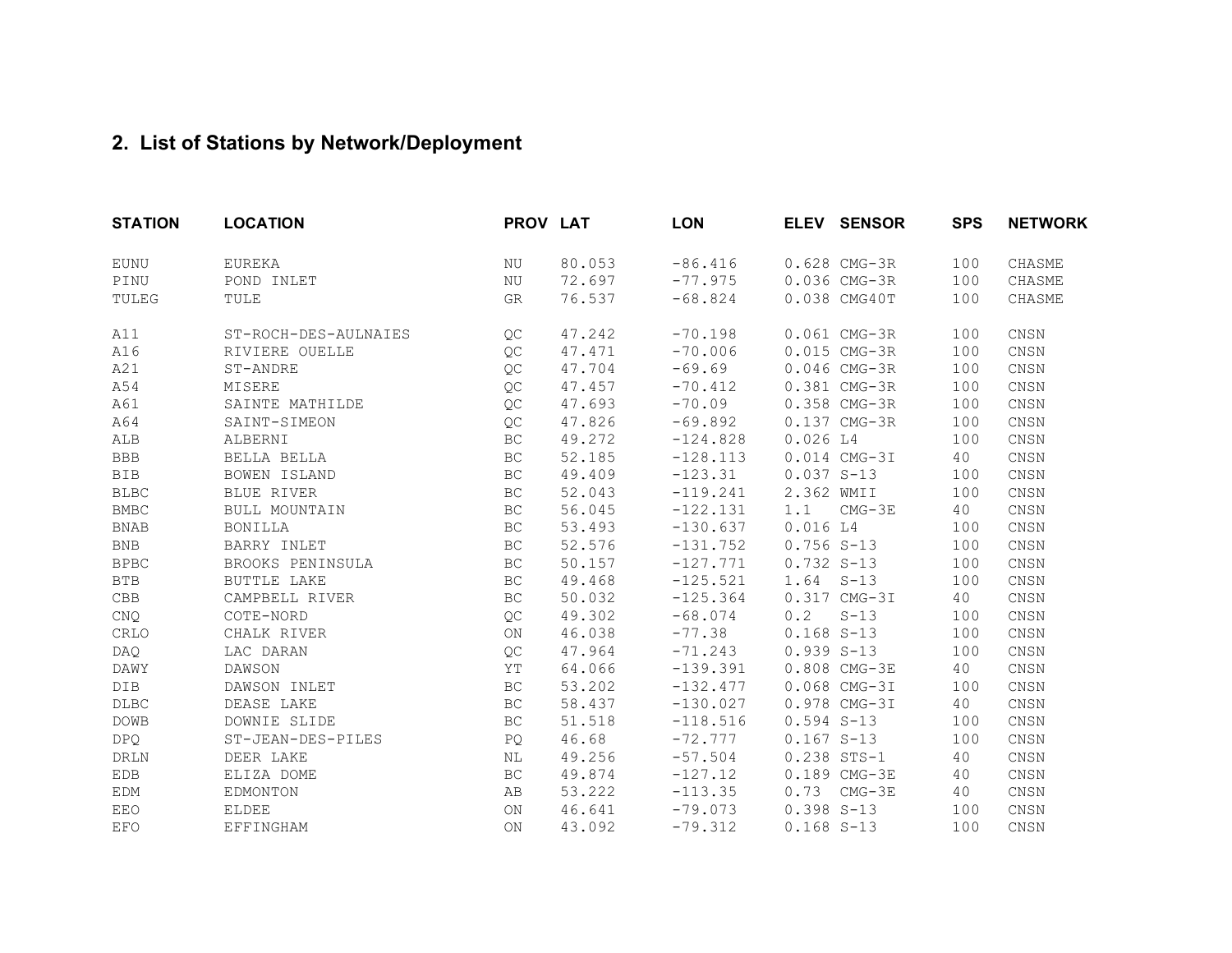| <b>STATION</b>              | <b>LOCATION</b> | PROV LAT            |        | <b>LON</b> |               | ELEV SENSOR   | <b>SPS</b> | <b>NETWORK</b>           |
|-----------------------------|-----------------|---------------------|--------|------------|---------------|---------------|------------|--------------------------|
| <b>ETB</b>                  | ESTEVAN POINT   | ВC                  | 49.376 | $-126.538$ | $0.001 S-13$  |               | 100        | CNSN                     |
| ${\tt FCC}$                 | FORT CHURCHILL  | MB                  | 58.762 | $-94.087$  |               | 0.039 CMG-3E  | 40         | $\mathop{\mathsf{CNSN}}$ |
| FNBB                        | FORT NELSON     | BC                  | 58.89  | $-123.01$  |               | 0.618 CMG-3T  | 40         | CNSN                     |
| FRB                         | IOALUIT         | NU                  | 63.747 | $-68.547$  |               | 0.018 CMG-3T  | 40         | CNSN                     |
| $_{\rm FSB}$                | FORT ST. JAMES  | BC                  | 54.477 | $-124.328$ | $0.747 S-13$  |               | 100        | $\mathop{\mathsf{CNSN}}$ |
| ${\tt GAC}$                 | GLEN ALMOND     | QC                  | 45.703 | $-75.478$  |               | $0.062$ STS-1 | 40         | $\mathop{\mathsf{CNSN}}$ |
| ${\tt GAC}$                 | GLEN ALMOND     | QC                  | 45.703 | $-75.478$  | $0.062 S-13$  |               | 100        | $\mathop{\mathsf{CNSN}}$ |
| $\operatorname{GBN}$        | GUYSBOROUGH     | $_{\rm NS}$         | 45.408 | $-61.513$  |               | 0.038 CMG-3E  | 100        | $\mathop{\mathsf{CNSN}}$ |
| ${\tt GDR}$                 | GOLD RIVER      | <b>BC</b>           | 49.781 | $-126.055$ | 0.1           | $S-13$        | 100        | CNSN                     |
| GGN                         | SAINT GEORGE    | NB                  | 45.117 | $-66.822$  | 0.03          | $CMG-3R$      | 40         | CNSN                     |
| GOBB                        | GALIANO ISLAND  | BC                  | 48.949 | $-123.51$  | $0.161 S-13$  |               | 100        | CNSN                     |
| GRQ                         | GRAND-REMOUS    | QC                  | 46.607 | $-75.86$   | $0.29 S-13$   |               | 100        | $\mathop{\mathsf{CNSN}}$ |
| GSQ                         | GROSSES-ROCHES  | QC                  | 48.914 | $-67.111$  | $0.398 S-13$  |               | 100        | $\mathop{\mathsf{CNSN}}$ |
| $\operatorname{GTO}$        | GERALDTON       | $\mathop{\rm ON}$   | 49.745 | $-86.961$  | $0.35 S - 13$ |               | 100        | CNSN                     |
| HAL                         | HALIFAX         | $_{\rm NS}$         | 44.638 | $-63.592$  | $0.064 S-13$  |               | 100        | $\mathop{\mathsf{CNSN}}$ |
| ${\tt HNB}$                 | HANEY           | $\operatorname{BC}$ | 49.275 | $-122.579$ |               | 0.183 CMG-3E  | 40         | CNSN                     |
| HOLB                        | HOLBERG         | BC                  | 50.641 | $-128.132$ | $0.564 S-13$  |               | 100        | CNSN                     |
| HOPB                        | HOPE            | BC                  | 49.387 | $-121.421$ |               | 0.248 CMG-3E  | 40         | CNSN                     |
| ${\rm HYT}$                 | HAINES JCT.     | ΥT                  | 60.825 | $-137.504$ | 1.416 S-13    |               | 100        | $\mathop{\mathsf{CNSN}}$ |
| I10H1                       | PINAWA          | МB                  | 50.202 | $-96.027$  |               | 0.246 MB2000  | 20         | $\mathop{\mathsf{CNSN}}$ |
| I10H2                       | PINAWA          | MB                  | 50.207 | $-96.04$   |               | 0.237 MB2000  | 20         | CNSN                     |
| I10H3                       | PINAWA          | MB                  | 50.206 | $-96.012$  |               | 0.239 MB2000  | 20         | $\mathop{\mathsf{CNSN}}$ |
| I10H4                       | PINAWA          | $\rm MB$            | 50.187 | $-96.019$  |               | 0.242 MB2000  | 20         | CNSN                     |
| ICQ                         | ISLETS-CARIBOU  | QC                  | 49.522 | $-67.272$  |               | 0.058 CMG-3T  | 40         | CNSN                     |
| INK                         | INUVIK          | NΤ                  | 68.307 | $-133.52$  | 0.04          | $CMG-3E$      | 40         | CNSN                     |
| KAPO                        | KAPUSKASING     | ON                  | 49.45  | $-82.508$  | 0.21          | $CMG-3E$      | 40         | $\mathop{\mathsf{CNSN}}$ |
| KGNO                        | KINGSTON        | $\mathop{\rm ON}$   | 44.227 | $-76.493$  |               | 0.089 CMG-3R  | 40         | $\mathop{\mathsf{CNSN}}$ |
| KUQ                         | KUUJJUAQ        | QC                  | 58.109 | $-68.411$  | $0.054 S-13$  |               | 100        | $\mathop{\mathsf{CNSN}}$ |
| LG4Q                        | LAGRANDE4       | QC                  | 53.627 | $-74.097$  | $0.168 S-13$  |               | 100        | $\mathop{\mathsf{CNSN}}$ |
| LLLB                        | LILLOOET        | $\operatorname{BC}$ | 50.609 | $-121.882$ | 0.7           | $CMG-3T$      | 40         | $\mathop{\mathsf{CNSN}}$ |
| LMN                         | CALEDONIA MTN.  | NB                  | 45.852 | $-64.806$  |               | 0.363 CMG-3E  | 40         | CNSN                     |
| LMQ                         | LA MALBAIE      | QC                  | 47.548 | $-70.327$  |               | 0.419 CMG-3E  | 40         | CNSN                     |
| LZB                         | MOUNT LAZARD    | BC                  | 48.612 | $-123.824$ |               | 0.844 CMG40T  | 100        | CNSN                     |
| MASB                        | MASSET          | $\operatorname{BC}$ | 54.015 | $-132.023$ | 0.015 L4      |               | 100        | $\mathop{\mathsf{CNSN}}$ |
| MAYB                        | MOUNT MAYNARD   | $\operatorname{BC}$ | 50.403 | $-127.172$ | 1.414 S-13    |               | 100        | $\mathop{\mathsf{CNSN}}$ |
| $_{\rm MGB}$                | MOUNT GREY      | $\operatorname{BC}$ | 49     | $-124.698$ | 1.3           | $CMG-3R$      | 100        | CNSN                     |
| $\ensuremath{\mathsf{MNB}}$ | MOUNT DAINARD   | $\operatorname{BC}$ | 52.198 | $-118.383$ | 2.271 WMII    |               | 100        | $\mathop{\mathsf{CNSN}}$ |
| MNQ                         | MANICOUAGAN     | QC                  | 50.533 | $-68.774$  | $0.564 S-13$  |               | 100        | CNSN                     |
| <b>MNT</b>                  | MONTREAL        | OC                  | 45.502 | $-73.623$  |               | 0.112 CMG-3E  | 40         | CNSN                     |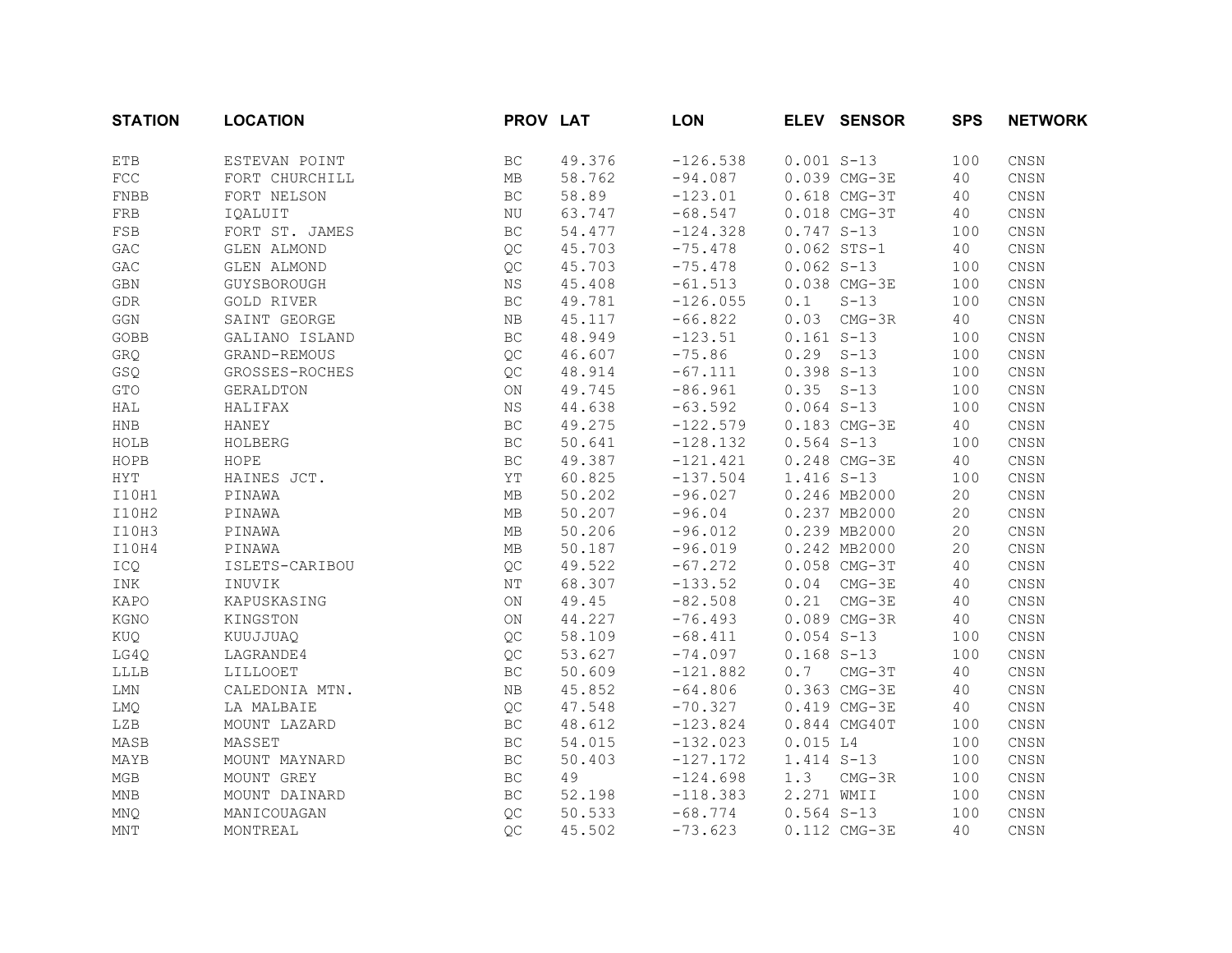| <b>STATION</b>              | <b>LOCATION</b>   | PROV LAT            |        | <b>LON</b> |              | ELEV SENSOR   | <b>SPS</b> | <b>NETWORK</b>           |
|-----------------------------|-------------------|---------------------|--------|------------|--------------|---------------|------------|--------------------------|
| MOBC                        | MORSBEY           | <b>BC</b>           | 53.197 | $-131.898$ |              | 0.675 CMG-3E  | 40         | CNSN                     |
| MOQ                         | MONT-ORFORD       | QC                  | 45.312 | $-72.254$  | $0.841 S-13$ |               | 100        | $\mathop{\mathsf{CNSN}}$ |
| ${\tt NCRB}$                | NEWCASTLE RIDGE   | BC                  | 50.404 | $-126.055$ | 1.293 S-13   |               | 100        | $\mathop{\mathsf{CNSN}}$ |
| <b>NDB</b>                  | NADEN             | $\operatorname{BC}$ | 53.955 | $-132.942$ | $0.686 S-13$ |               | 100        | $\mathop{\mathsf{CNSN}}$ |
| <b>NLLB</b>                 | NANAIMO LOST LAKE | BC                  | 49.227 | $-123.988$ |              | 0.192 CMG-3E  | 40         | $\mathop{\mathsf{CNSN}}$ |
| OTT                         | OTTAWA            | $\mathop{\rm ON}$   | 45.394 | $-75.717$  |              | 0.077 CMG-3R  | 100        | CNSN                     |
| OTT                         | OTTAWA            | $\mathop{\rm ON}$   | 45.394 | $-75.717$  | $0.077 S-13$ |               | 100        | $\mathop{\mathsf{CNSN}}$ |
| OZB                         | MT. OZZARD        | <b>BC</b>           | 48.96  | $-125.493$ |              | 0.671 CMG-3E  | 40         | CNSN                     |
| PFB                         | PORT RENFREW      | BC                  | 48.575 | $-124.444$ |              | 0.465 CMG40T  | 100        | CNSN                     |
| $_{\rm PGC}$                | SIDNEY            | $\operatorname{BC}$ | 48.65  | $-123.451$ |              | 0.005 CMG-3E  | 40         | $\mathop{\mathsf{CNSN}}$ |
| $_{\rm PHC}$                | PORT HARDY        | $\operatorname{BC}$ | 50.707 | $-127.432$ |              | 0.033 CMG-3T  | 40         | $\mathop{\mathsf{CNSN}}$ |
| PLBC                        | PLEASANT CAMP     | $\operatorname{BC}$ | 59.455 | $-136.366$ |              | 0.279 CMG-3R  | 100        | CNSN                     |
| $\mathop{\rm PNT}\nolimits$ | PENTICTON         | $\operatorname{BC}$ | 49.317 | $-119.617$ |              | $0.55$ CMG-3T | 40         | $\mathop{\mathsf{CNSN}}$ |
| QCQ                         | OUEBEC            | QC                  | 46.779 | $-71.276$  | $0.091 S-13$ |               | 100        | CNSN                     |
| <b>RES</b>                  | RESOLUTE          | NU                  | 74.687 | $-94.9$    |              | 0.015 CMG-3E  | 40         | CNSN                     |
| <b>RUBB</b>                 | PRINCE RUPERT     | BC                  | 54.326 | $-130.252$ |              | 0.012 CMG-3E  | 40         | $\mathop{\mathsf{CNSN}}$ |
| SADO                        | SADOWA            | $\mathop{\rm ON}$   | 44.769 | $-79.142$  |              | 0.243 CMG-3I  | 40         | CNSN                     |
| SCHQ                        | SCHEFFERVILLE     | PQ                  | 54.832 | $-66.833$  |              | 0.497 CMG-3T  | 40         | $\mathop{\mathsf{CNSN}}$ |
| SHB                         | SECHELT           | $\operatorname{BC}$ | 49.593 | $-123.88$  |              | 1.143 CMG-3E  | 40         | $\mathop{\mathsf{CNSN}}$ |
| SJNN                        | ST. JOHN'S        | NL                  | 47.595 | $-52.678$  |              | 0.146 CMG-3E  | 100        | $\mathop{\mathsf{CNSN}}$ |
| SLEB                        | SALE MOUNTAIN     | BC                  | 51.167 | $-118.134$ |              | 2.075 CMG-3T  | 40         | $\mathop{\mathsf{CNSN}}$ |
| SMQ                         | STE-MARGUERITE    | QC                  | 50.222 | $-66.703$  | $0.344 S-13$ |               | 100        | CNSN                     |
| SNB                         | SATURNA ISLAND    | BC                  | 48.776 | $-123.171$ |              | 0.408 CMG-3E  | 40         | CNSN                     |
| SOLO                        | SIOUX LOOKOUT     | $\mathop{\rm ON}$   | 50.021 | $-92.081$  | $0.373 S-13$ |               | 100        | $\mathop{\mathsf{CNSN}}$ |
| TBO                         | THUNDER BAY       | ON                  | 48.647 | $-89.408$  | $0.468 S-13$ |               | 100        | CNSN                     |
| TRQ                         | MONT-TREMBLANT    | QC                  | 46.222 | $-74.556$  | $0.853 S-13$ |               | 100        | CNSN                     |
| TXB                         | TEXADA ISLAND     | <b>BC</b>           | 49.697 | $-124.436$ | $0.515 S-13$ |               | 100        | CNSN                     |
| ULM                         | LAC DU BONNET     | МB                  | 50.25  | $-95.875$  |              | 0.251 CMG-3T  | 40         | CNSN                     |
| <b>VDB</b>                  | VEDDER MOUNTAIN   | $\operatorname{BC}$ | 49.026 | $-122.103$ | $0.404 S-13$ |               | 100        | $\mathop{\mathsf{CNSN}}$ |
| ${\rm V} {\rm G} {\rm Z}$   | GONZALES          | $\operatorname{BC}$ | 48.414 | $-123.324$ |              | 0.067 CMG-3E  | 40         | CNSN                     |
| VIB                         | VAN INLET         | <b>BC</b>           | 53.252 | $-132.541$ |              | 1.008 CMG-3I  | 100        | $\mathop{\mathsf{CNSN}}$ |
| <b>VLDQ</b>                 | VALDOR            | QC                  | 48.19  | $-77.757$  |              | 0.093 CMG-3R  | 40         | $\mathop{\mathsf{CNSN}}$ |
| WALA                        | WATERTON LAKE     | AB                  | 49.059 | $-113.912$ | 1.4          | $CMG-3E$      | 40         | CNSN                     |
| <b>WBO</b>                  | WILLIAMSBURG      | $\mathop{\rm ON}$   | 45     | $-75.275$  | $0.085 S-13$ |               | 100        | CNSN                     |
| WHY                         | WHITEHORSE        | ΥT                  | 60.66  | $-134.881$ |              | 1.292 CMG-3E  | 40         | $\mathop{\mathsf{CNSN}}$ |
| WOSB                        | WOSS              | <b>BC</b>           | 50.161 | $-126.57$  | $0.955 S-13$ |               | 100        | CNSN                     |
| WPB                         | WATTS POINT       | $\operatorname{BC}$ | 49.648 | $-123.208$ | $0.28 S-13$  |               | 100        | CNSN                     |
| WSLR                        | WHISTLER          | <b>BC</b>           | 50.127 | $-122.921$ |              | 0.906 CMG-3E  | 40         | CNSN                     |
| YKB0                        | Yellowknife       | NΤ                  | 62.606 | $-114.606$ | $0.194 S-13$ |               | 20         | CNSN                     |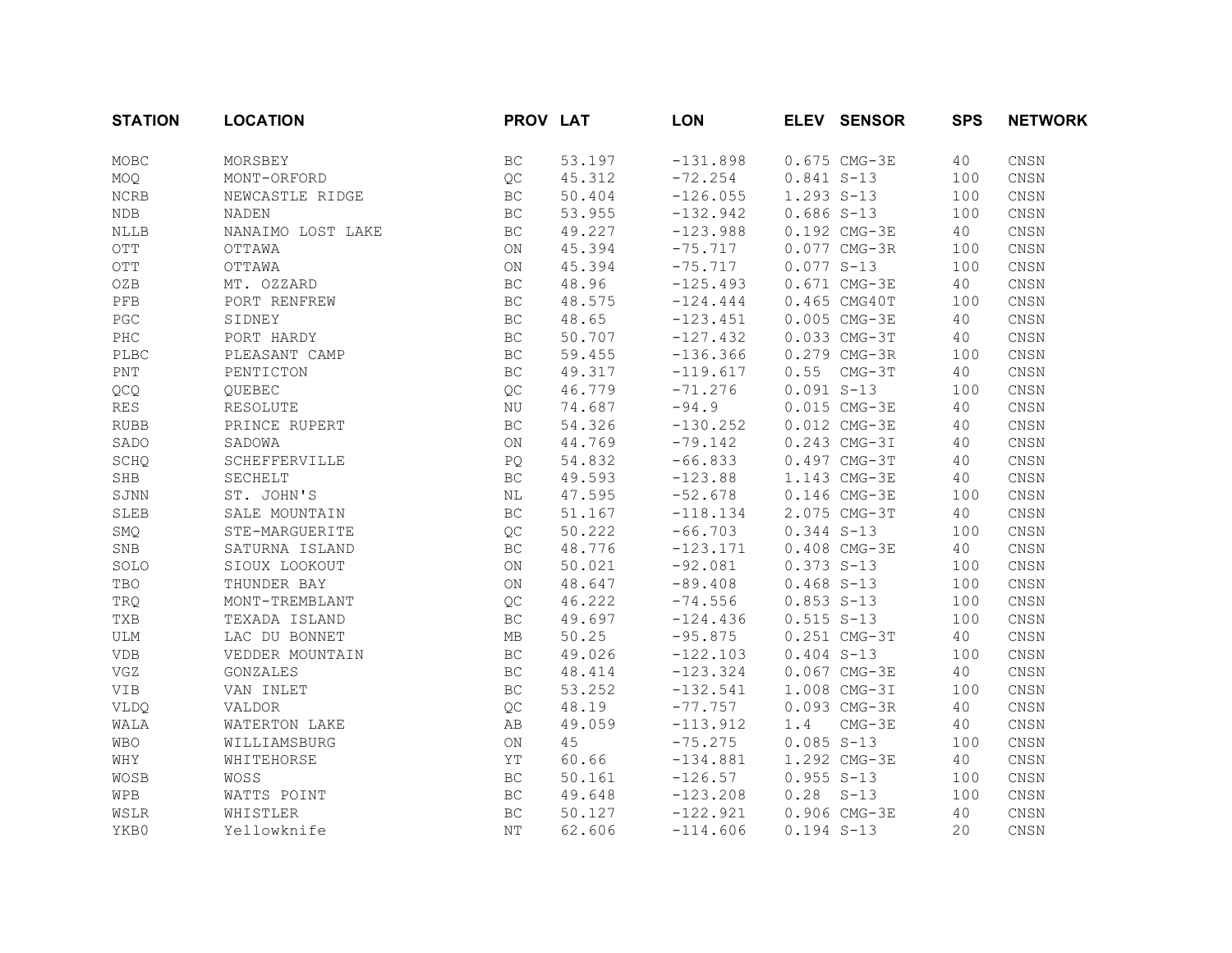| <b>STATION</b> | <b>LOCATION</b>    | PROV LAT          |        | <b>LON</b> |                | ELEV SENSOR    | <b>SPS</b> | <b>NETWORK</b>           |
|----------------|--------------------|-------------------|--------|------------|----------------|----------------|------------|--------------------------|
| YKB1           | Yellowknife        | NΤ                | 62.402 | $-114.606$ | $0.145 S - 13$ |                | 20         | CNSN                     |
| YKB2           | Yellowknife        | $\rm{N}\rm{T}$    | 62.425 | $-114.606$ | $0.15 S-13$    |                | 20         | CNSN                     |
| YKB3           | Yellowknife        | $\rm{N}\rm{T}$    | 62.449 | $-114.606$ | $0.158 S-13$   |                | 20         | CNSN                     |
| YKB4           | Yellowknife        | $\rm{N}\rm{T}$    | 62.471 | $-114.606$ | $0.164 S-13$   |                | 20         | CNSN                     |
| YKB6           | Yellowknife        | $\rm{N}\rm{T}$    | 62.516 | $-114.606$ | $0.174 S-13$   |                | 20         | $\mathop{\mathsf{CNSN}}$ |
| YKB7           | Yellowknife        | $\rm{N}\rm{T}$    | 62.539 | $-114.606$ | $0.177 S-13$   |                | 20         | CNSN                     |
| YKB8           | Yellowknife        | $\rm{N}\rm{T}$    | 62.562 | $-114.605$ | $0.171 S-13$   |                | 20         | CNSN                     |
| YKB9           | Yellowknife        | $\rm{N}\rm{T}$    | 62.583 | $-114.604$ | $0.213 S-13$   |                | 20         | CNSN                     |
| YKR1           | Yellowknife        | $\rm{N}\rm{T}$    | 62.493 | $-114.945$ | $0.141 S-13$   |                | 20         | CNSN                     |
| YKR2           | Yellowknife        | $\rm{NT}$         | 62.493 | $-114.896$ | $0.145 S - 13$ |                | 20         | CNSN                     |
| YKR3           | Yellowknife        | <b>NT</b>         | 62.493 | $-114.848$ | $0.146 S-13$   |                | 20         | CNSN                     |
| YKR4           | Yellowknife        | $\rm{N}\rm{T}$    | 62.493 | $-114.8$   | $0.149 S-13$   |                | 20         | CNSN                     |
| YKR5           | Yellowknife        | $\rm{NT}$         | 62.493 | $-114.75$  | $0.154 S-13$   |                | 20         | CNSN                     |
| YKR6           | Yellowknife        | $\rm{N}\rm{T}$    | 62.493 | $-114.702$ | $0.161 S-13$   |                | 20         | CNSN                     |
| YKR7           | Yellowknife        | $\rm{N}\rm{T}$    | 62.493 | $-114.654$ | $0.167 S-13$   |                | 20         | CNSN                     |
| YKR8           | Yellowknife        | <b>NT</b>         | 62.493 | $-114.606$ | $0.167 S-13$   |                | 20         | CNSN                     |
| YKR9           | Yellowknife        | $\rm{N}\rm{T}$    | 62.493 | $-114.556$ | $0.172 S-13$   |                | 20         | CNSN                     |
| YKW1           | Yellowknife        | $\rm{N}\rm{T}$    | 62.482 | $-114.484$ |                | $0.171$ STS-1  | 20         | CNSN                     |
| YKW1           | Yellowknife        | $\rm{N}\rm{T}$    | 62.482 | $-114.484$ |                | 0.171 CMG-3T   | 100        | CNSN                     |
| YKW2           | Yellowknife        | NΤ                | 62.434 | $-114.604$ |                | 0.144 STS-1    | 20         | CNSN                     |
| YKW3           | Yellowknife        | $\rm{N}\rm{T}$    | 62.562 | $-114.61$  | 0.17           | $STS-1$        | 20         | $\mathop{\mathsf{CNSN}}$ |
| YKW3           | Yellowknife        | $\rm{N}\rm{T}$    | 62.562 | $-114.61$  | 0.17           | $S-13$         | 100        | CNSN                     |
| YKW4           | Yellowknife        | $\rm{N}\rm{T}$    | 62.492 | $-114.743$ |                | 0.161 STS-1    | 20         | CNSN                     |
| ATKO           | ATIKOKAN IRON MINE | ON                | 48.823 | $-91.6$    |                | 0.383 CMG-3E   | 100        | FEDNOR                   |
| EPLO           | EXP. LAKE          | $\mathsf{ON}$     | 49.674 | $-93.726$  |                | 0.437 CMG-3E   | 100        | FEDNOR                   |
| HSMO           | Haileybury         | ON                | 47.371 | $-79.666$  |                | 0.306 CMG-3E   | 100        | FEDNOR                   |
| KASO           | Kasabonika Lake    | ON                | 53.528 | $-88.641$  |                | 0.192 CMG-3E   | 100        | FEDNOR                   |
| KILO           | KIRKLAND LAKE      | <b>ON</b>         | 48.497 | $-79.723$  |                | 0.314 CMG-3E   | 100        | FEDNOR                   |
| LDIO           | LAC DES ISLE MINE  | ON                | 49.175 | $-89.596$  | 0.5            | $CMG-3P$       | 100        | FEDNOR                   |
| MALO           | MCALPINE LAKE      | $\mathop{\rm ON}$ | 50.024 | $-79.763$  |                | 0.271 CMG-3E   | 100        | FEDNOR                   |
| MSNO           | Moosonee           | ON                | 51.291 | $-80.615$  |                | $-0.015CMG-3E$ | 100        | FEDNOR                   |
| MUMO           | MUSSELWHITE MINE   | ON                | 52.613 | $-90.391$  |                | 0.316 CMG-3P   | 100        | FEDNOR                   |
| <b>NANO</b>    | Aroland Nakina     | $\mathsf{ON}$     | 50.354 | $-86.968$  |                | 0.309 CMG-3E   | 100        | FEDNOR                   |
| <b>NSKO</b>    | Neskantaga Airport | ON                | 52.197 | $-87.931$  |                | 0.241 CMG-3E   | 100        | FEDNOR                   |
| OTRO           | OTTER RAPIDS       | ON                | 50.182 | $-81.629$  |                | 0.109 CMG-3E   | 100        | FEDNOR                   |
| PKLO           | PICKLE LAKE        | ON                | 51.499 | $-90.352$  |                | 0.376 CMG-3T   | 100        | FEDNOR                   |
| PNPO           | PUKASKWA           | ON                | 48.596 | $-86.285$  |                | 0.219 CMG-3T   | 100        | FEDNOR                   |
| <b>RLKO</b>    | Red Lake           | ON                | 51.07  | $-93.758$  |                | 0.362 CMG-3T   | 100        | FEDNOR                   |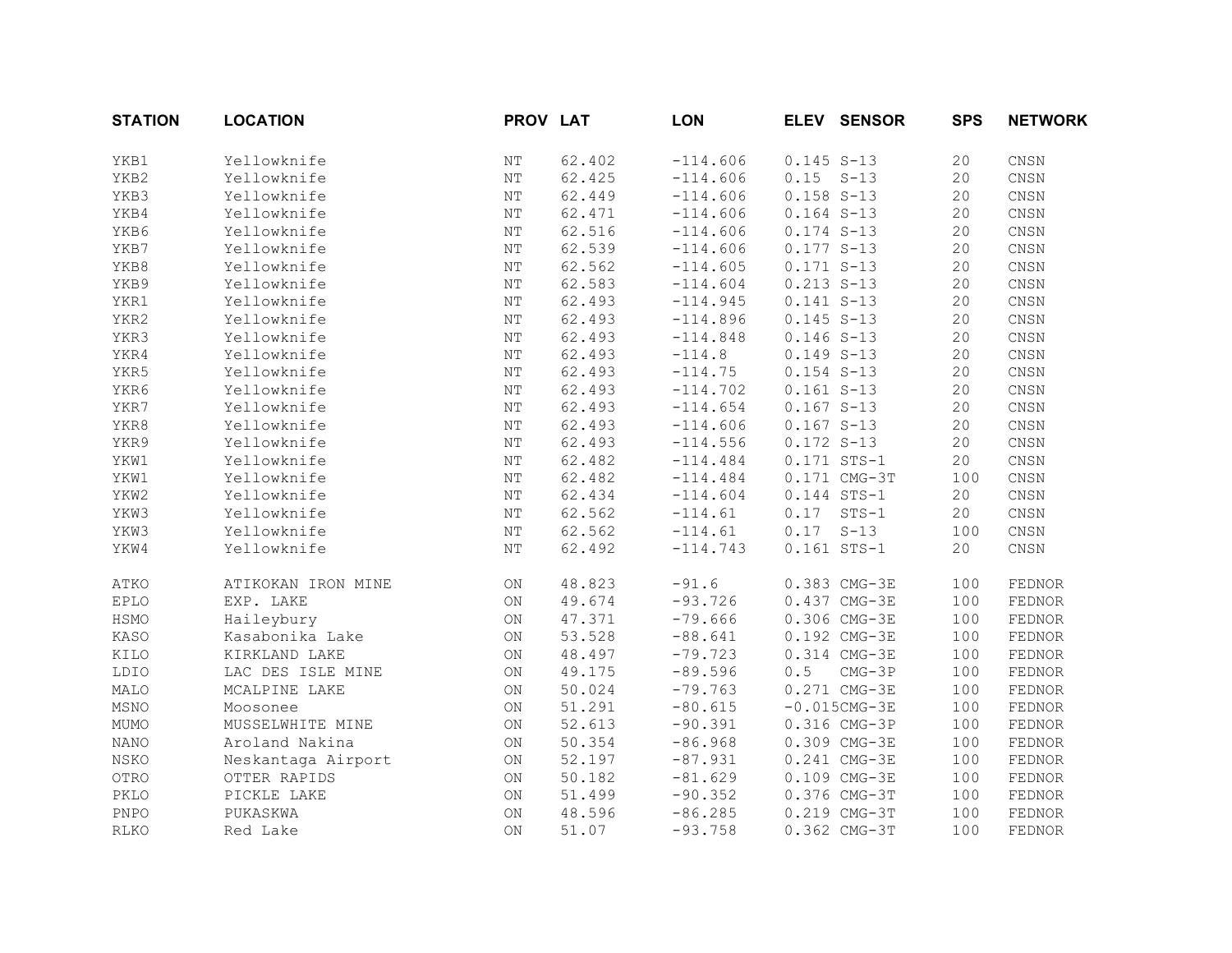| <b>STATION</b>  | <b>LOCATION</b>           | PROV LAT          |        | <b>LON</b> |          | ELEV SENSOR       | <b>SPS</b> | <b>NETWORK</b> |
|-----------------|---------------------------|-------------------|--------|------------|----------|-------------------|------------|----------------|
| SILO            | SUTTON INLIER             | ON                | 54.479 | $-84.913$  |          | 0.195 CMG-3P      | 100        | FEDNOR         |
| SUNO            | SUDBURY ONAPING           | ON                | 46.644 | $-81.344$  |          | 0.343 CMG-3E      | 100        | FEDNOR         |
| TIMO            | Timmins                   | ON                | 48.466 | $-81.303$  |          | 0.392 CMG-3E      | 100        | FEDNOR         |
| ACTO            | ACTON                     | $\mathop{\rm ON}$ | 43.609 | $-80.062$  | 0.36     | $CMG-3P$          | 100        | POLARIS        |
| <b>AKVQ</b>     | Akulivik                  | QC                | 60.808 | $-78.191$  |          | 0.017 CMG-3E      | 40         | POLARIS        |
| ALFO            | ALFRED                    | ON                | 45.628 | $-74.884$  | $\Omega$ | $CMG-3E$          | 100        | POLARIS        |
| ALGO            | ALGONQUIN PARK            | ON                | 45.954 | $-78.051$  |          | 0.235 CMG-3P      | 100        | POLARIS        |
| ALRB            | Anaheim Lake              | <b>BC</b>         | 52.51  | $-125.084$ |          | 1.237 CMG-3E      | 100        | POLARIS        |
| AP3N            | Apex site 3               | NU                | 69.459 | $-84.462$  |          | 0.437 CMG-3E      | 40         | POLARIS        |
| ARVN            | Arviat                    | NU                | 61.098 | $-94.07$   |          | $-0.023$ CMG40T   | 40         | POLARIS        |
| <b>BANO</b>     | <b>BANCROFT</b>           | ON                | 45.02  | $-77.928$  |          | $0.36$ CMG-3P     | 100        | POLARIS        |
| $\mathtt{BATG}$ | Bathurst                  | NB                | 47.277 | $-66.06$   |          | 0.336 CMG-3E      | 100        | POLARIS        |
| <b>BOXN</b>     | BOX LAKE                  | $\rm{N}\rm{T}$    | 63.852 | $-109.717$ |          | 0.436 CMG-3P      | 40         | POLARIS        |
| <b>BRCO</b>     | BRUCE PENN.               | $\mathop{\rm ON}$ | 44.244 | $-81.442$  |          | 0.273 CMG-3P      | 100        | POLARIS        |
| <b>BUKO</b>     | <b>BUCK LAKE</b>          | ON                | 45.442 | $-79.399$  |          | 0.317 CMG-3P      | 100        | POLARIS        |
| <b>BULN</b>     | Bullion Camp, Hudson Bay  | $\rm N U$         | 66.397 | $-93.125$  | 0.33     | $CMG-3E$          | 40         | POLARIS        |
| ${\tt CHEG}$    | Cheticamp                 | <b>NS</b>         | 46.808 | $-60.674$  |          | 0.446 CMG-3E      | 100        | POLARIS        |
| CLSB            | Cack Lake                 | BC                | 52.759 | $-122.555$ |          | 0.792 CMG-3E      | 100        | POLARIS        |
| CLWO            | COLLINGWOOD               | ON                | 44.449 | $-80.301$  |          | 0.485 CMG-3E      | 100        | POLARIS        |
| $\mathsf{CODE}$ | Codroy                    | NL                | 47.841 | $-59.254$  | 0.05     | $CMG-3E$          | 100        | POLARIS        |
| COWN            | CONTWYOTO LAKE 2          | ΝT                | 65.268 | $-111.186$ |          | 0.513 CMG-3P      | 40         | POLARIS        |
| <b>CTLN</b>     | CASTOR LAKE               | NΤ                | 64.429 | $-116.019$ |          | 0.552 CMG-3E      | 40         | POLARIS        |
| DELO            | DELORO MINE               | ON                | 44.518 | $-77.619$  |          | 0.213 CMG-3P      | 100        | POLARIS        |
| DSNO            | Sudbury Deeper SNO site   | ON                | 46.471 | $-81.187$  |          | $-1.723$ Trillium | 200        | POLARIS        |
| ELFO            | Elginfield                | $\mathop{\rm ON}$ | 43.193 | $-81.316$  |          | 0.298 CMG-3E      | 100        | POLARIS        |
| FLLB            | Fletcher Lake Big Creek   | BC                | 51.739 | $-123.106$ |          | 1.189 CMG-3E      | 100        | POLARIS        |
| GALN            | GAMETI LAKE               | NΤ                | 64.117 | $-117.314$ | 0.34     | $CMG-3E$          | 40         | POLARIS        |
| GASG            | Gaspe                     | QC                | 48.946 | $-66.116$  |          | 0.261 CMG-3E      | 100        | POLARIS        |
| GBLN            | GRIZZLE BEAR LAKE         | $\rm{N}\rm{T}$    | 64.2   | $-112.993$ |          | 0.392 CMG-3P      | 40         | POLARIS        |
| GIFN            | Gifford Fjord, Baffin Is  | $\rm N U$         | 69.994 | $-81.638$  |          | 0.092 CMG-3E      | 40         | POLARIS        |
| GLWN            | GLOW WORM LAKE            | ΝT                | 64.725 | $-109.33$  |          | 0.449 CMG-3P      | 40         | POLARIS        |
| ILKN            | <b>ILKN</b>               | $\rm{N}\rm{T}$    | 64.224 | $-115.129$ |          | 0.266 CMG40T      | 40         | POLARIS        |
| ILON            | Igloolik                  | NU                | 69.371 | $-81.824$  |          | 0.051 CMG-3E      | 40         | POLARIS        |
| INUQ            | Eastern Hudson Bay ( HuBL | QC                | 58.451 | $-78.119$  |          | 0.012 CMG-3E      | 40         | POLARIS        |
| IVKQ            | Ivujivik                  | QC                | 62.418 | $-77.911$  |          | 0.007 CMG-3E      | 40         | POLARIS        |
| JERN            | Jericho Mine              | $\mathop{\rm ON}$ | 66.019 | $-111.467$ |          | 0.476 CMG-3P      | 40         | POLARIS        |
| JOSN            | Sedna, Hudson Bay         | NU                | 63.162 | $-91.542$  |          | 0.295 CMG40T      | 40         | POLARIS        |
| KILO            | KIRKLAND LAKE             | ON                | 48.497 | $-79.723$  |          | $0.314$ CMG-3E    | 100        | POLARIS        |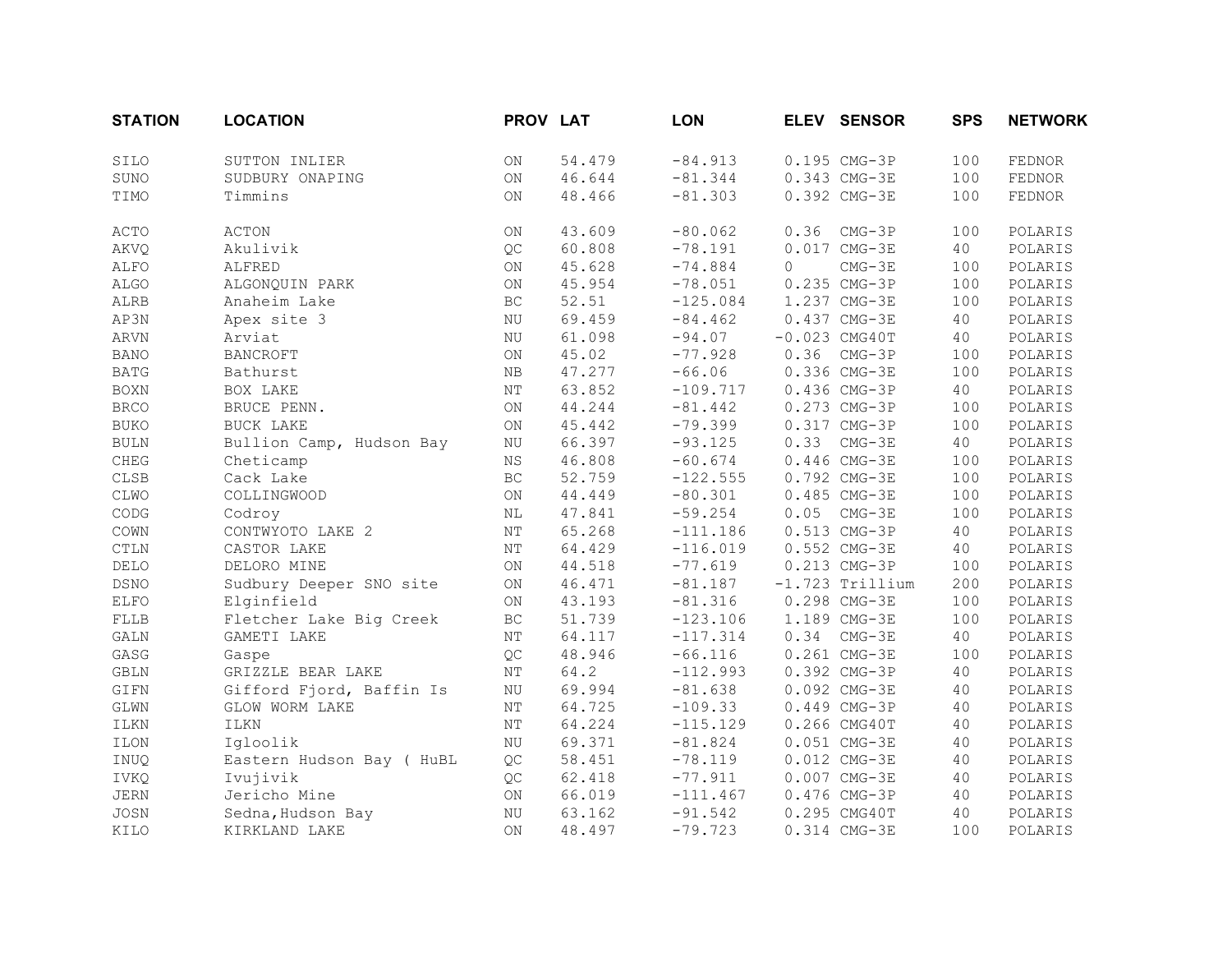| <b>STATION</b>  | <b>LOCATION</b>              | PROV LAT            |        | <b>LON</b> |          | ELEV SENSOR     | <b>SPS</b> | <b>NETWORK</b> |
|-----------------|------------------------------|---------------------|--------|------------|----------|-----------------|------------|----------------|
| KLBO            | KILLBEAR PROVINCIAL PARK     | ON.                 | 45.357 | $-80.213$  |          | 0.177 CMG 3T    | 100        | POLARIS        |
| <b>KNDN</b>     | KENNADY LAKE                 | NT                  | 63.419 | $-109.201$ |          | 0.421 CMG-3P    | 40         | POLARIS        |
| LAIN            | Lailor River NWS             | NU                  | 69.109 | $-83.536$  |          | $0.32$ CMG-3E   | 40         | POLARIS        |
| MADG            | Iles de la Madeleine         | QC                  | 47.275 | $-61.689$  |          | 0.078 CMG-3E    | 100        | POLARIS        |
| MALG            | Malagash                     | NS.                 | 45.79  | $-63.327$  |          | 0.022 CMG-3E    | 100        | POLARIS        |
| MALO            | MCALPINE LAKE                | <b>ON</b>           | 50.024 | $-79.763$  |          | 0.271 CMG-3E    | 100        | POLARIS        |
| $\texttt{MCKN}$ | MACKAY LAKE NORTH            | $\rm{N}\rm{T}$      | 64.198 | $-110.213$ |          | 0.431 CMG-3P    | 40         | POLARIS        |
| MEDO            | "Medina, NY"                 | ΝY                  | 43.165 | $-78.455$  |          | 0.191 CMG-3P    | 100        | POLARIS        |
| MGTN            | MARGARET LAKE                | ΝT                  | 63.686 | $-109.591$ |          | 0.411 CMG-3P    | 40         | POLARIS        |
| MLON            | MARLO LAKE                   | NΤ                  | 63.97  | $-109.895$ |          | 0.418 CMG-3P    | 40         | POLARIS        |
| MPPO            | MURPHY'S POINT               | <b>ON</b>           | 44.77  | $-76.265$  |          | 0.143 CMG-3P    | 100        | POLARIS        |
| MRHQ            | MORIN HEIGHTS                | QC                  | 45.887 | $-74.213$  |          | 0.422 CMG-3E    | 100        | POLARIS        |
| MUMO            | MUSSELWHITE MINE             | ON                  | 52.613 | $-90.391$  |          | 0.316 CMG-3P    | 100        | POLARIS        |
| <b>NATG</b>     | Natashquan                   | QC                  | 50.287 | $-62.81$   |          | $-0.002$ CMG-3E | 100        | POLARIS        |
| OTRO            | OTTER RAPIDS                 | ON                  | 50.182 | $-81.629$  |          | 0.109 CMG-3E    | 100        | POLARIS        |
| PECO            | PRINCE EDWARD COUNTY         | ON                  | 43.934 | $-76.994$  |          | 0.092 CMG-3P    | 100        | POLARIS        |
| PEMO            | PEMBROKE ON                  | <b>ON</b>           | 45.677 | $-77.247$  | 0.18     | $CMG-3P$        | 100        | POLARIS        |
| PKRO            | PICKERING                    | $\mathop{\rm ON}$   | 43.964 | $-79.071$  |          | 0.197 CMG-3P    | 100        | POLARIS        |
| PLIO            | "PELEE ISLAND, STONE ALVAR"  | <b>ON</b>           | 41.751 | $-82.628$  |          | 0.143 CMG-3P    | 100        | POLARIS        |
| PLVO            | PLEVNA                       | ON                  | 45.04  | $-77.075$  | $\Omega$ | $CMG-3P$        | 100        | POLARIS        |
| QILN            | OILILUGAO EXPLORATION CAM    | NU                  | 66.653 | $-86.371$  |          | 0.095 CMG-3E    | 40         | POLARIS        |
| RAMB            | "Ramsey, South West of Ques" | BC                  | 52.632 | $-123.123$ |          | 1.259 CMG40T    | 100        | POLARIS        |
| <b>RSPO</b>     | RESTOULE PROV. PARK          | ON                  | 46.073 | $-79.76$   |          | 0.264 CMG-3E    | 100        | POLARIS        |
| SABG            | Sable Island                 | NS.                 | 43.931 | $-60.008$  | $\Omega$ | $CMG-3E$        | 100        | POLARIS        |
| SEDN            | Sedna, Hudson Bay            | ON                  | 63.25  | $-91.208$  |          | 0.121 CMG-3E    | 40         | POLARIS        |
| SILO            | SUTTON INLIER                | ON                  | 54.479 | $-84.913$  |          | 0.195 CMG-3P    | 100        | POLARIS        |
| SNPN            | SNAP LAKE                    | ΝT                  | 63.518 | $-110.908$ |          | 0.458 CMG-3P    | 40         | POLARIS        |
| SNQN            | Sanikiliuq                   | NU                  | 56.542 | $-79.225$  |          | 0.015 CMG-3E    | 40         | POLARIS        |
| SRLN            | Sarcpa Lake old Dewline      | NU                  | 68.551 | $-83.324$  |          | 0.261 CMG-3E    | 40         | POLARIS        |
| SSNO            | Sudbury SNO site             | ON                  | 46.471 | $-81.187$  |          | 0.277 Trillium  | 200        | POLARIS        |
| <b>STCO</b>     | ST. CATHERINES               | <b>ON</b>           | 43.21  | $-79.171$  |          | 0.096 CMG-3P    | 100        | POLARIS        |
| STLN            | Stellar Camp, Hudson Bay     | NU                  | 67.312 | $-92.985$  |          | $0.204$ CMG-3E  | 40         | POLARIS        |
| <b>SULB</b>     | Vanderhoof                   | ON                  | 53.279 | $-124.358$ |          | 1.171 CMG-3E    | 100        | POLARIS        |
| SUNO            | SUDBURY ONAPING              | ON                  | 46.644 | $-81.344$  |          | 0.343 CMG-3E    | 100        | POLARIS        |
| TALB            | Tatla Lake                   | ВC                  | 52.015 | $-124.254$ |          | 1.127 CMG-3E    | 100        | POLARIS        |
| THMB            | Thunder Mountain             | $\operatorname{BC}$ | 52.549 | $-124.132$ |          | 1.126 CMG-3E    | 100        | POLARIS        |
| TIGG            | Tignish                      | PE                  | 47.002 | $-63.998$  |          | 0.008 CMG-3E    | 100        | POLARIS        |
| TOBO            | TOBERMORY, BRUCE PENNINSULA  | ON                  | 45.226 | $-81.523$  |          | 0.169 CMG-3E    | 100        | POLARIS        |
| TORO            | LESLIE STREET SPIT, TORONTO  | ON                  | 43.614 | $-79.343$  | 0.08     | CMG40T          | 100        | POLARIS        |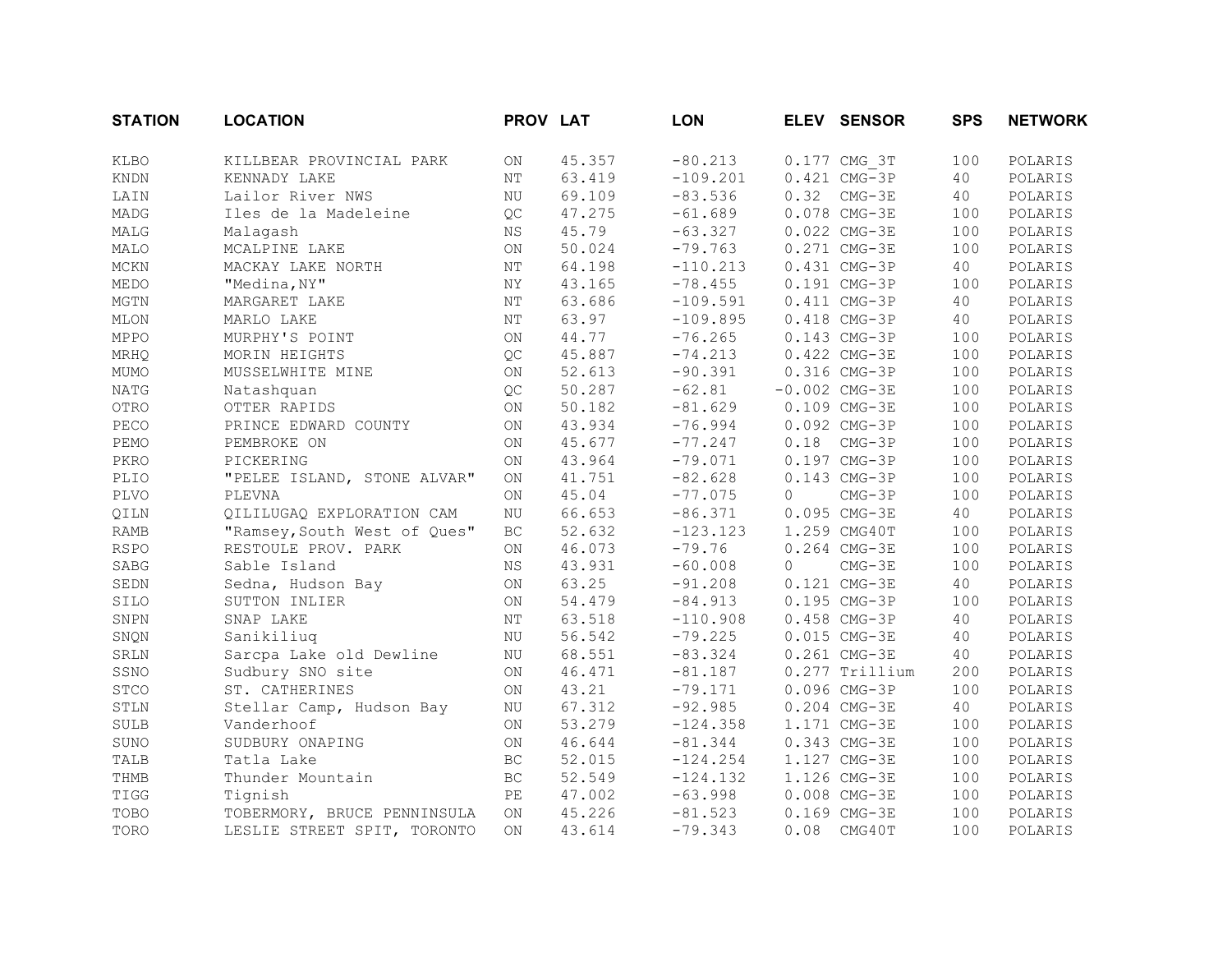| <b>STATION</b> | <b>LOCATION</b>        | <b>PROV LAT</b> |        | <b>LON</b> | <b>ELEV</b> | <b>SENSOR</b>            | <b>SPS</b> | <b>NETWORK</b> |
|----------------|------------------------|-----------------|--------|------------|-------------|--------------------------|------------|----------------|
| TYNO           | TYNESIDE               | ON              | 43.095 | $-79.87$   |             | $0.205$ CMG-3P           | 100        | POLARIS        |
| VIMO           | VICTOR MINE            | ON              | 52.817 | $-83.745$  |             | $0.078$ CMG-3P           | 100        | POLARIS        |
| WAGN           | Wager Bay, Hudson Bay  | ΝU              | 65.879 | $-89.445$  | $\Omega$    | $CMG-3E$                 | 40         | POLARIS        |
| WEMO           | Wemindji               | QC              | 53.053 | $-77.974$  |             | $0.172$ CMG-3E           | 100        | POLARIS        |
| WLVO           | WESLEYVILLE            | ON              | 43.924 | $-78.397$  | 0.07        | CMG-3P                   | 100        | POLARIS        |
| YBKN           | Baker Lake, Hudson Bay | ΝU              | 64.319 | $-96.003$  |             | $0.025$ CMG-3E           | 40         | POLARIS        |
| YOSQ           | Second James Bay       | OC              | 52.867 | $-72.2$    |             | $0.649$ CMG-3E           | 100        | POLARIS        |
| YOUB           | Youbou, Lake Cowichan  | BC              | 48.901 | $-124.262$ |             | $0.771 \, \text{CMG-3P}$ | 100        | POLARIS        |
| YRTN           | RANKIN INLET AIRPORT   | ΝU              | 62.81  | $-92.109$  |             | $0.001$ CMG-3E           | 40         | POLARIS        |